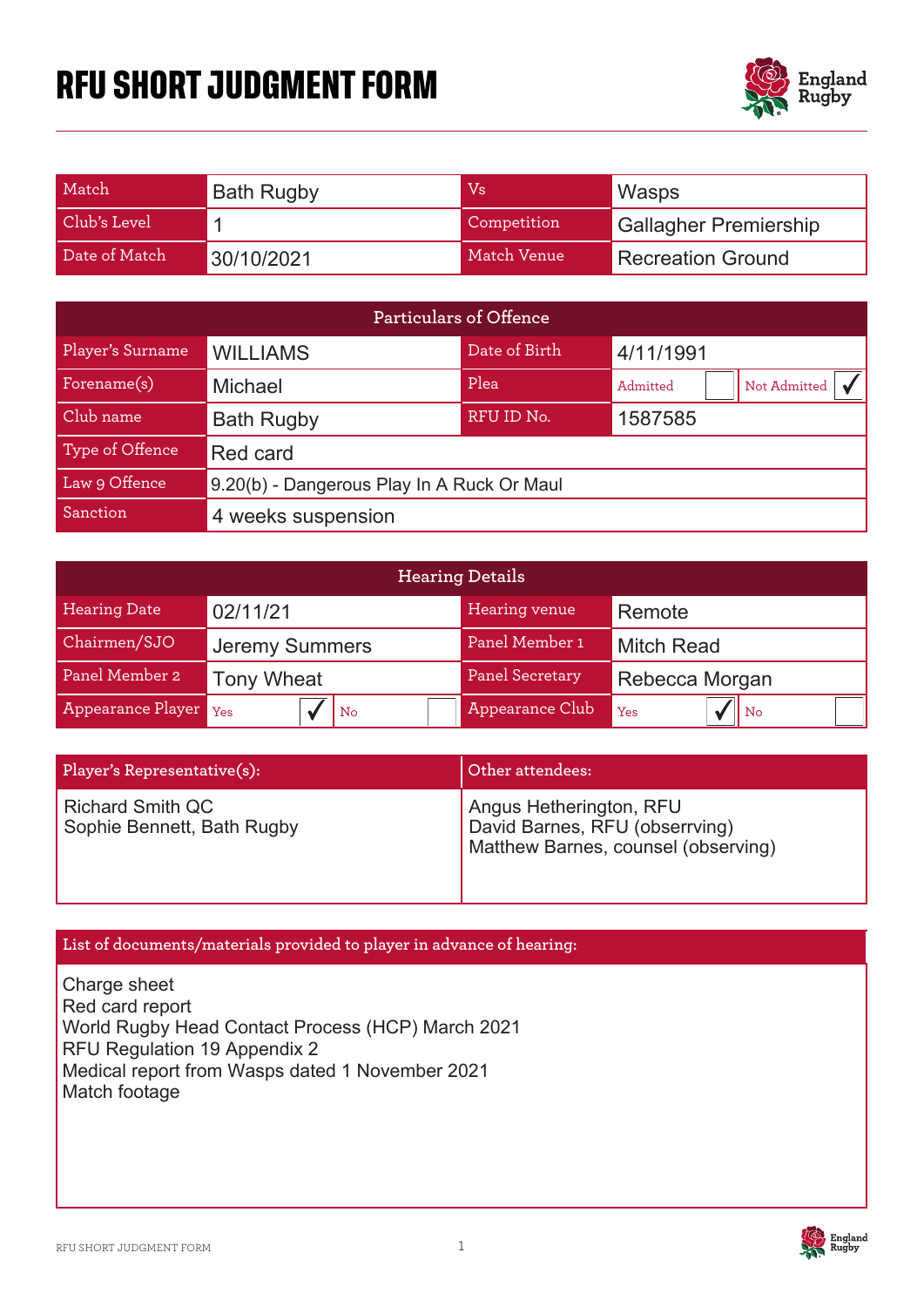# **Summary of Essential Elements of Citing/Referee/s Report/Footage**

The Refere The Referee's report recorded the incident as follows:

"I stopped played as I observed Wasps 12 down on the pitch with what I believed to be a serious head injury. Due to the lengthy stop my TMO informed me that I needed to review the incident as he believed the head injury was as a result of foul play.

Once the incident was on the screen we observed the following:

1) Head / neck contact had occurred on Wasps 12 as a result of the clearout by Bath 5;

2) We deemed it as foul play as the incident was avoidable and Bath 5 had a clear line of sight;

3) the contact was direct to the neck/chin with significant force as Bath 5 arrived from distance;

4) we didn't see any mitigation and as a result sent Bath 5 off."

The incident occurred in the 47th minute (2nd half) of the match at which juncture the score was 10-13 and was drawn to the Referee's attention by the TMO.

The Referee further noted:

"Wasps 12 required lengthy urgent medical attention on field and played no further part in the match. He left the match on a stretcher."

Whilst it was common ground that the Referee had only been able to access one television angle, taken from the left hand side of the ground towards the corner flag, the Panel was able to consider the incident from three further angles that had not been seen by the Referee.

The footage showed Bath attacking just beyond the Wasps 10m line within the 15m channel on their left hand side of the pitch.

The Bath ball carrier is tackled and taken to ground by W12. W12 immediately gets back on his feet and forms a jackal over the ball carrier competing for possession remaining on his feet as he does so. B11 legally joins the breakdown and is seen competing with W12 for the ball, which is on the ground. As they do so, B5 attacks from the right hand side of the breakdown running in at pace from a distance of about 5m.

B5's left arm goes over the back of B11. His right arm appears to connect with force to the left hand side of W12's face before sliding down onto W12's chest with his forearm hooking up towards W12's neck and/or chin of W12.

The force of the impact knocks W12 backwards onto the ground, where he appears to lie prone and unconscious. W12 receives immediate on-field medical attention and the Referee stops the clock.

W12 is treated for a number of minutes and is given oxygen.

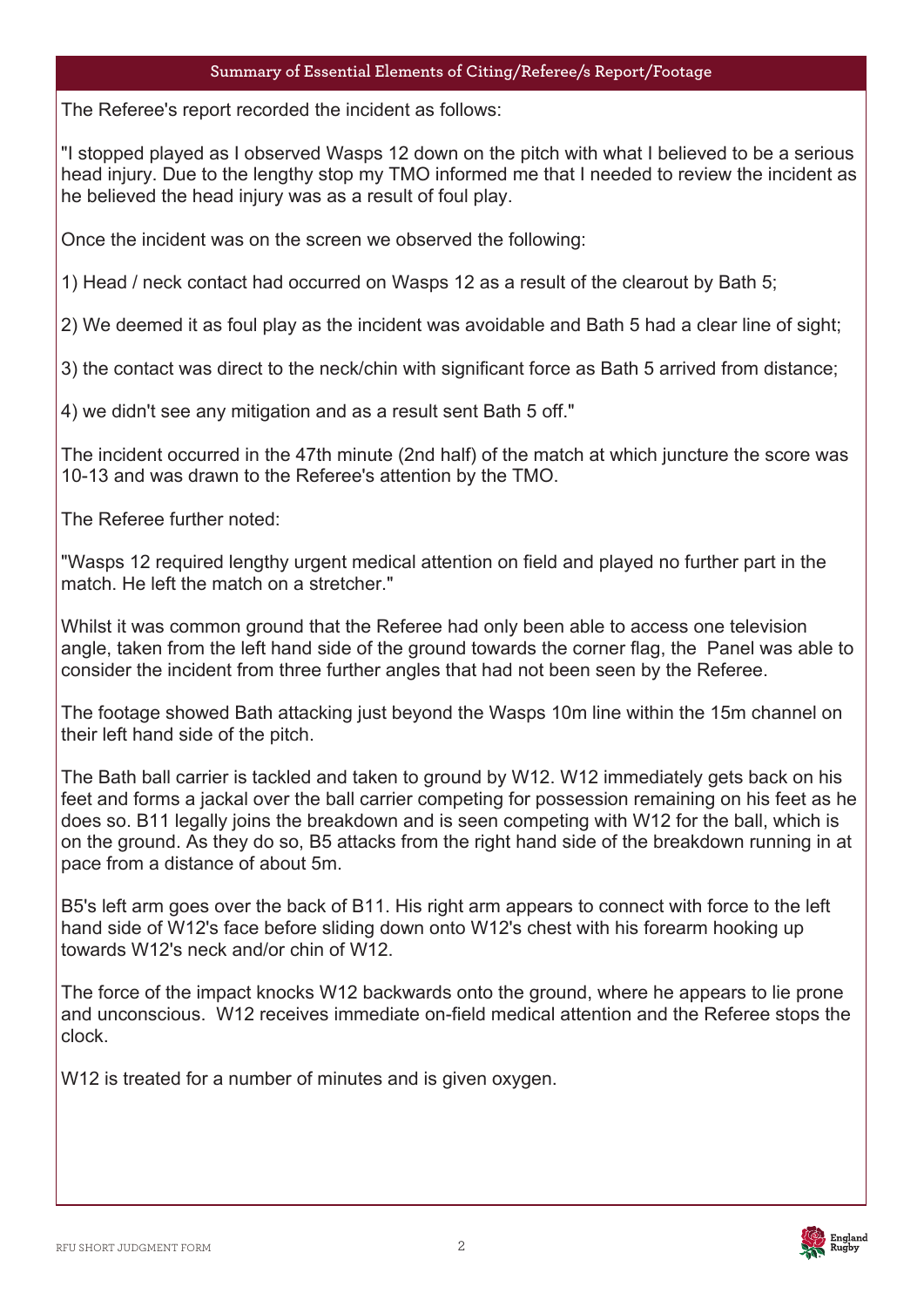# **Essential Elements of Other Evidence (e.g. medical reports)**

 $\Delta$  renort fro A report from Ali James, Head of Medical Services at Wasps stated:

"The player was attended to on the field of play following a collision whilst in a ruck. The initial assessment was that the player was unconscious. He gradually regained consciousness and orientation to support his extrication. Due to some dizziness on rising he was extricated in a basket stretcher and then observed by the paramedics for a period of 30 minutes.

The nature of the player's immediate and permanent removal due to being rendered unconscious means that he has a confirmed concussion.

The player will be reviewed by the club Doctor and a concussion specialist to inform his progress through a GRTP. At this stage he is unable to commence this as he remains symptomatic, his return to playing will need to be signed off by Professor Belli, a World Rugby approved concussion specialist, due to this being his second concussion within a 3-month period."

The Referee was available to give evidence but was not called by the Player or the RFU.

The Panel had the benefit of receiving helpful written submissions from the parties, which it carefully considered together with the oral evidence and submissions.

During the course of the hearing, on behalf of the RFU Mr Hetherington took the Panel to the footage at 0:22; 0:34; 1:16 and 2:08, which in his submission showed that the Player had made contact with W12's head.

The RFU recognised what the Player was trying to do, but he had been technically imperfect in a situation that only had a small margin for error.

The Panel should not be guided by the injury to W12, but there was sufficient evidence available from the footage to be satisfied, to the standard required, that there had been contact with the head and/or neck of W12.

This amounted to foul play contrary to Law 9.20 (b). The Player had been at fault, had a clear line of sight and the contact could not be regarded as being accidental.

Applying the HCP, there had been a high degree of force and a high degree of danger. In the submission of the RFU, there was insufficient mitigation to have enabled the red card that was issued to have been reduced to a yellow card. Whilst it accepted that W12 had moved upwards and to his left, that change in his position had not been so material as to have altered the dynamics of the situation such as to have rendered the decision to issue the red card wrong.

If the Panel was against him on that, he agreed that the HCP needed to be followed and conceded that there had been a high degree of danger involved. However, there were mitigating factors present as prescribed by the HCP that enabled the red card to be reduced to yellow. In particular he referred to 0.33 on the tape, which showed that, a split second before contact, B11 had lifted W12, which resulted in W12 both rising and moving to his left. This had changed the dynamic of the situation and the Player had not seen that change. He questioned whether there would have been the contact that had arisen without that change in dynamic having occurred.

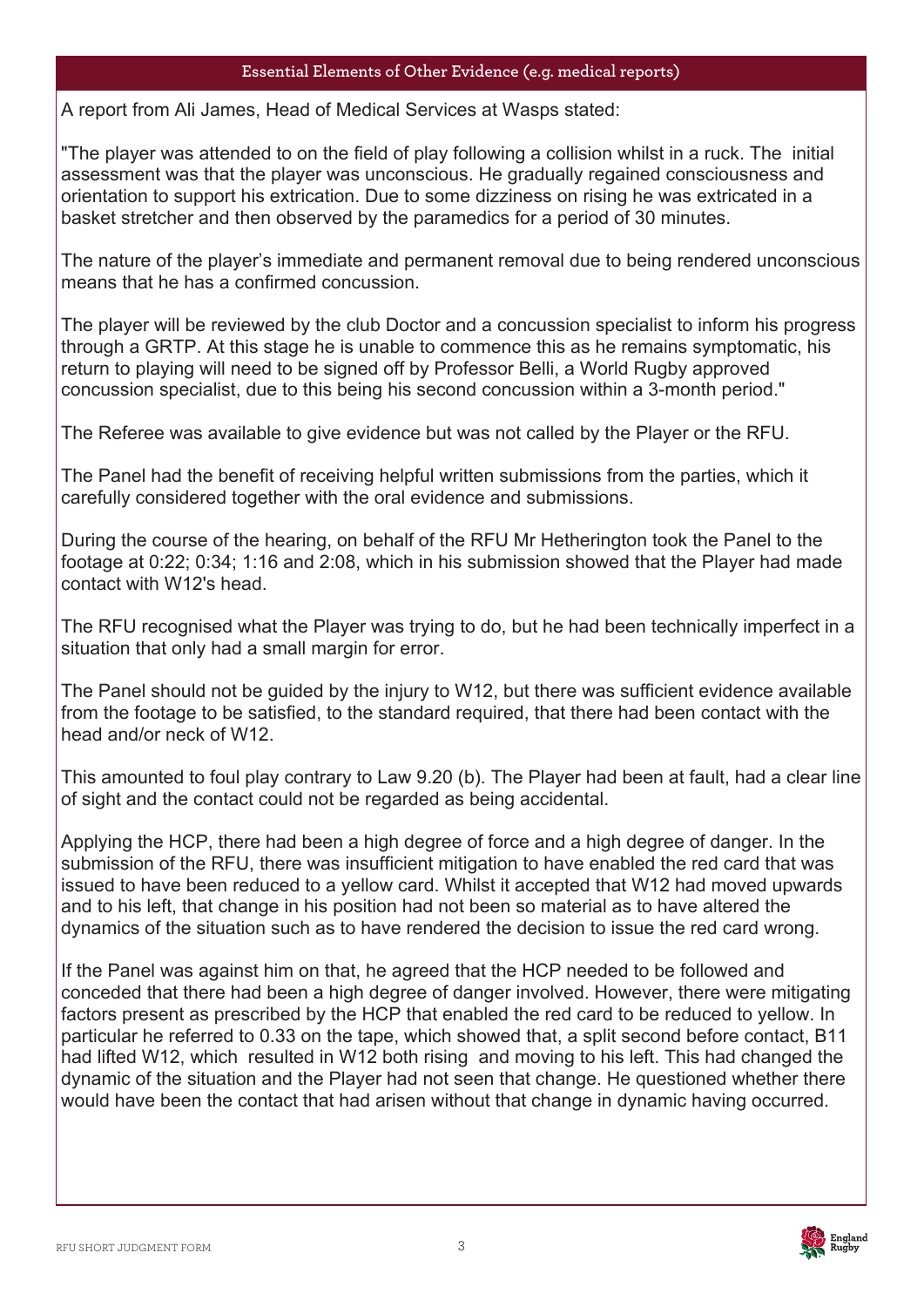#### **Summary of Player's Evidence**

The Player gave evidence. He described how possession had been lost during Bath attack and how he had to realign his position in an effort to recover the ball. He had a clear line of sight and a target of where he needed to make contact. He had seen W12 very low over the ball. His right bicep had made contact with W12's left shoulder and he had then hooked his right arm under W12's chest to push him back over the ruck as he had been coached to do.

He had a very small space to effect that action but was confident he had done so successfully. He was clear that his bicep had contacted with W12's shoulder because he had noticed a "corker" on his bicep that had resulted from the incident. He did not feel that he had come into contact with W12's head or neck at any time and he had not grasped W12 in a headlock. He had effected a very dominant clear out and W12 had gone straight backwards. At no point had he acted illegally and he had attempted to wrap.

With the assistance of Mr Smith, he took the Panel to the footage at 01:02; 01:16; 01:53; 01;59 and 02:08, which he felt showed that contact had been bicep to shoulder and not bicep to head.

He had not been conscious at the time of W12 changing his position shortly before contact, but felt that had he not done so he would have connected over W12's back.

In response to questions from Mr Hetherington, he indicated that he felt had he had joined the contact through the and he was clear that the corker to his bicep had been caused by W12's shoulder. This was because he had a clear view of W12 and the only other place he could have made contact was with the top of W12's head. Had he done so, it would have resulted in much worse injury (to W12).

In response to questions from the Panel, the Player indicated that he had changed his technique to address the new laws relating to head contact. It was put to him that that the action he had deployed to clear out W12 was high risk and highly dangerous. In response, he stated that he had practiced the technique at low speed.

In his submissions on behalf of the Player, Mr Smith noted that on occasion video footage does not provide all the answers that might otherwise be wanted.

He questioned whether the Panel could be satisfied that the footage showed that there had been contact with W12's head. In his view the footage that had been available to the Referee did not show such contact and in fact showed that contact had been under the chest. If the footage did not allow safe conclusions to be drawn, the balance of probabilities should be weighed in favour of the Player.

He accepted that there were fine margins involved, but that did not create an offence if (the Player) got it right.

The Player had given clear evidence that he had not made contact with W12's head and should be viewed as a credible witness. There was nothing in the footage that allowed the Panel to discount his evidence. The rear view angle in particular supported the Player's case that contact was bicep to shoulder. There was insufficient evidence to safely conclude that there had been contact with W12's head.

He did not say that the Referee had been in error, but the Panel had been able to consider evidence that he had not had access to.

His primary submission therefore was that there had been no contact with the head.

If the Panel was against him on that, he agreed that the HCP needed to be followed and conceded that there had been a high degree of danger involved. However, there were mitigating factors present as prescribed by the HCP that enabled the red card to be reduced to yellow. In particular he referred to 0.33 on the tape, which showed that a split second before contact, B11 had lifted W12, which saw W12 both rise and move to his left. This had changed the dynamic of the situation and the Player had not seen that change. He questioned whether there would have been the contact that had arisen without that change in dynamic having occurred.

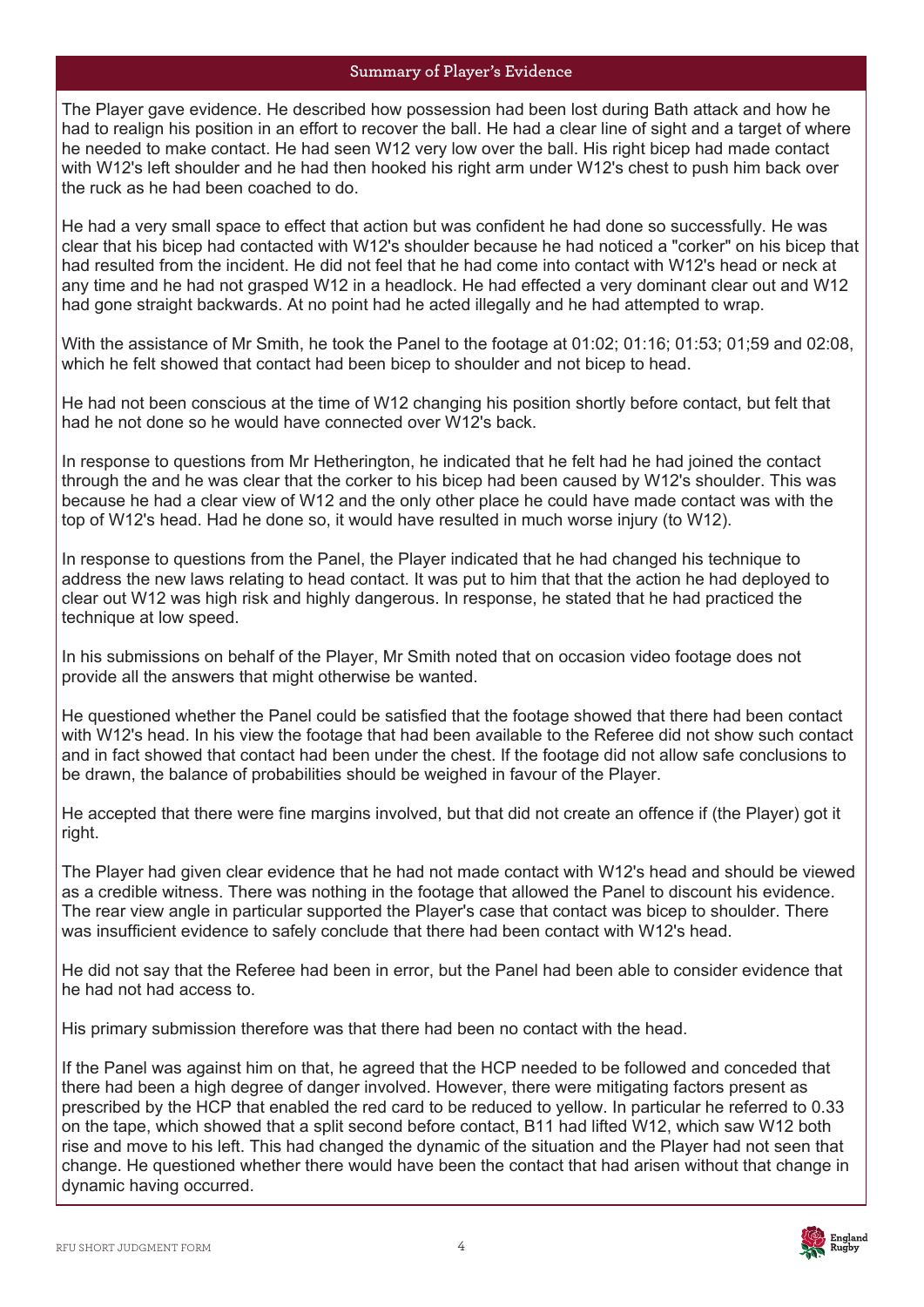# **Findings of Fact**

This is the reasoned decision of the Panel. Each member contributed to it and it represents our unanimous conclusions. Given the pressure of time, it is necessarily a summary. It is reached after due consideration of all the evidence, submissions and the other material placed before us. Nothing is to be read into the absence of specific reference to any aspect of the material or submissions before us. We considered and gave appropriate weight to it all.

Whilst the Panel found the Player to have been a candid and credible witness, having carefully viewed the footage it was unable to accept his account and interpretation of the incident.

The Panel made the following findings:

1. W12 had been legally competing fro possession having effect the tackle.

2. On his own admission, the Player had come in from distance, at pace and with clear line of sight.

3. The Players' right bicep initially struck the left hand side of W12's face, and the Player's position that the contact had been with the shoulder was rejected. Without limitation, the footage at 2:08 was of assistance in this regard.

4. The Player's right forearm had then hooked up and made contact with the neck and/or chin of W12, and the Player's defence that he had hooked across W12's chest was similarly rejected.

5. The contact with the head involved a high degree of force and a high degree of danger.

6. Whilst there was some movement in W12's position immediately before the contact due to the actions of B11, in the finding of the Panel such movement was not sufficiently material to alter the overall dynamics of the situation. The submission that the change in W12's position should have mitigated the sanction down to a yellow card was accordingly not accepted.

7. W12 lost consciousness and required emergency treatment over several minutes.

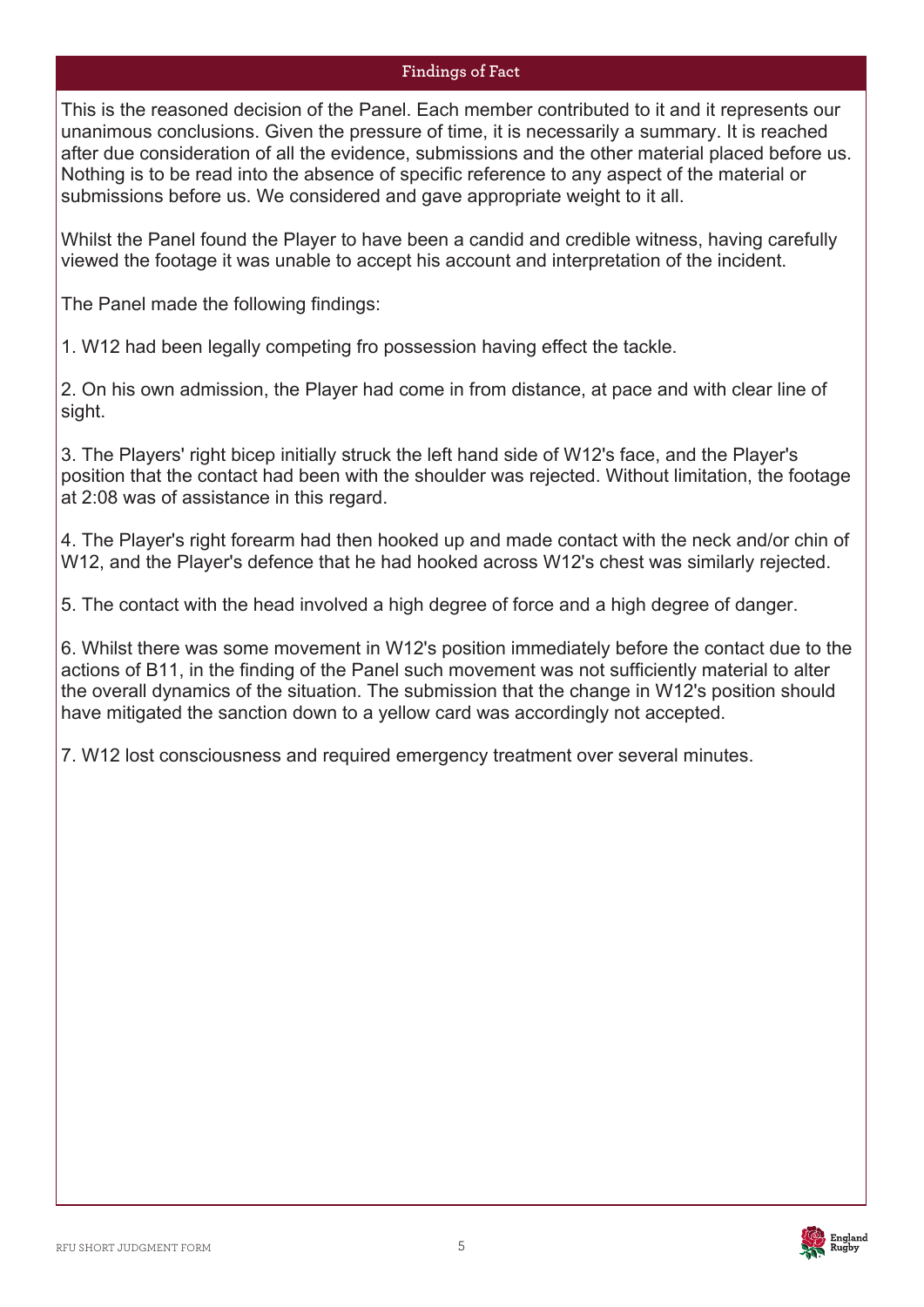| Decision                                           |  |        |  |                                   |                                                                                                                                                                                                 |
|----------------------------------------------------|--|--------|--|-----------------------------------|-------------------------------------------------------------------------------------------------------------------------------------------------------------------------------------------------|
| Breach admitted                                    |  | Proven |  | Not Proven                        | Other Disposal (please state below)                                                                                                                                                             |
| accordingly upheld.                                |  |        |  |                                   | In light of the findings made above, the Panel was not satisfied, to the standard required, that the<br>Referee's decision to issue a red card to the Player had been wrong, and the charge was |
| <b>SANCTIONING PROCESS</b>                         |  |        |  |                                   | England                                                                                                                                                                                         |
|                                                    |  |        |  | <b>Assessment of Seriousness</b>  |                                                                                                                                                                                                 |
| Assessment of intent - Ref 19.11.8                 |  |        |  |                                   |                                                                                                                                                                                                 |
| PLEASE TICK APPROPRIATE BOX                        |  |        |  | 19.11.8(a) Intentional/deliberate | 19.11.8(b) Reckless                                                                                                                                                                             |
| Reasons for finding as to intent:                  |  |        |  |                                   |                                                                                                                                                                                                 |
| technique, which he had then executed imperfectly. |  |        |  |                                   | After careful consideration, the Panel was satisfied that the Player had been attempting to<br>lawfully clear out W12, as demonstrated by his actions. He had however committed to a high risk  |
| Gravity of player's actions - Reg 19.11.8(c)       |  |        |  |                                   |                                                                                                                                                                                                 |

Contact with an opponent's head carries with it the risk of serious injury and the HCP has been adopted, and is enforced, to address that risk.

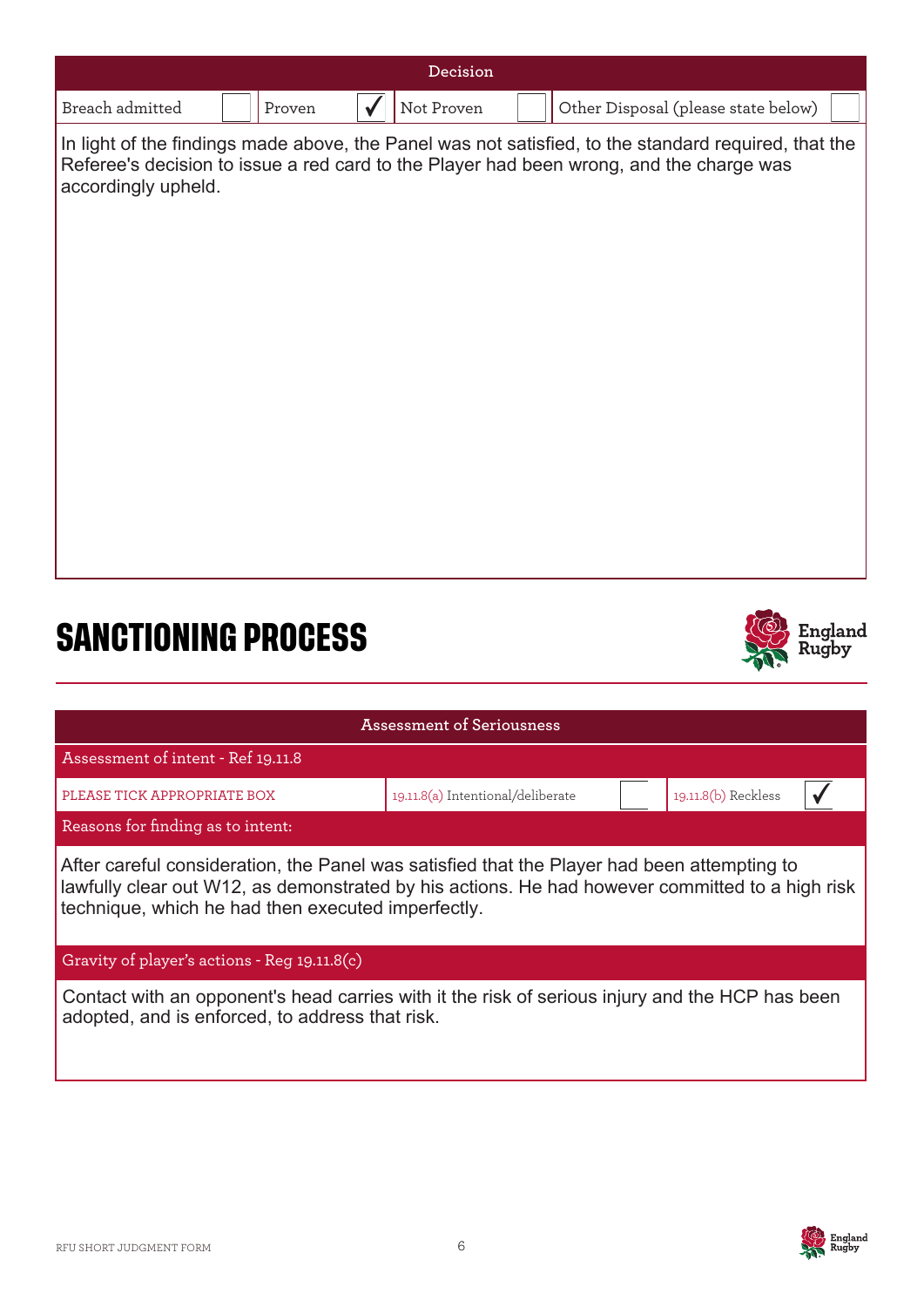Nature of actions - Reg 19.11.8(d)

Dangerous clear out as described above.

Existence of provocation - Reg 19.11.8(e)

Not relevant to the offending.

Whether player retaliated - Reg 19.11.8(f)

Not relevant to the offending.

Self-defence - Reg 19.11.8(g)

Not relevant to the offending.

#### Effect on victim - Reg 19.11.8(h)

W12 lost consciousness, required quite lengthy on-field treatment and played no further part in the game. His return to play date is currently unknown.

Effect on match - Reg 19.11.8(i)

None.

Vulnerability of victim - Reg 19.11.8(j)

W12 was vulnerable given his position over the ball.

Level of participation/premeditation - Reg 19.11.8(k)

No premeditation present.

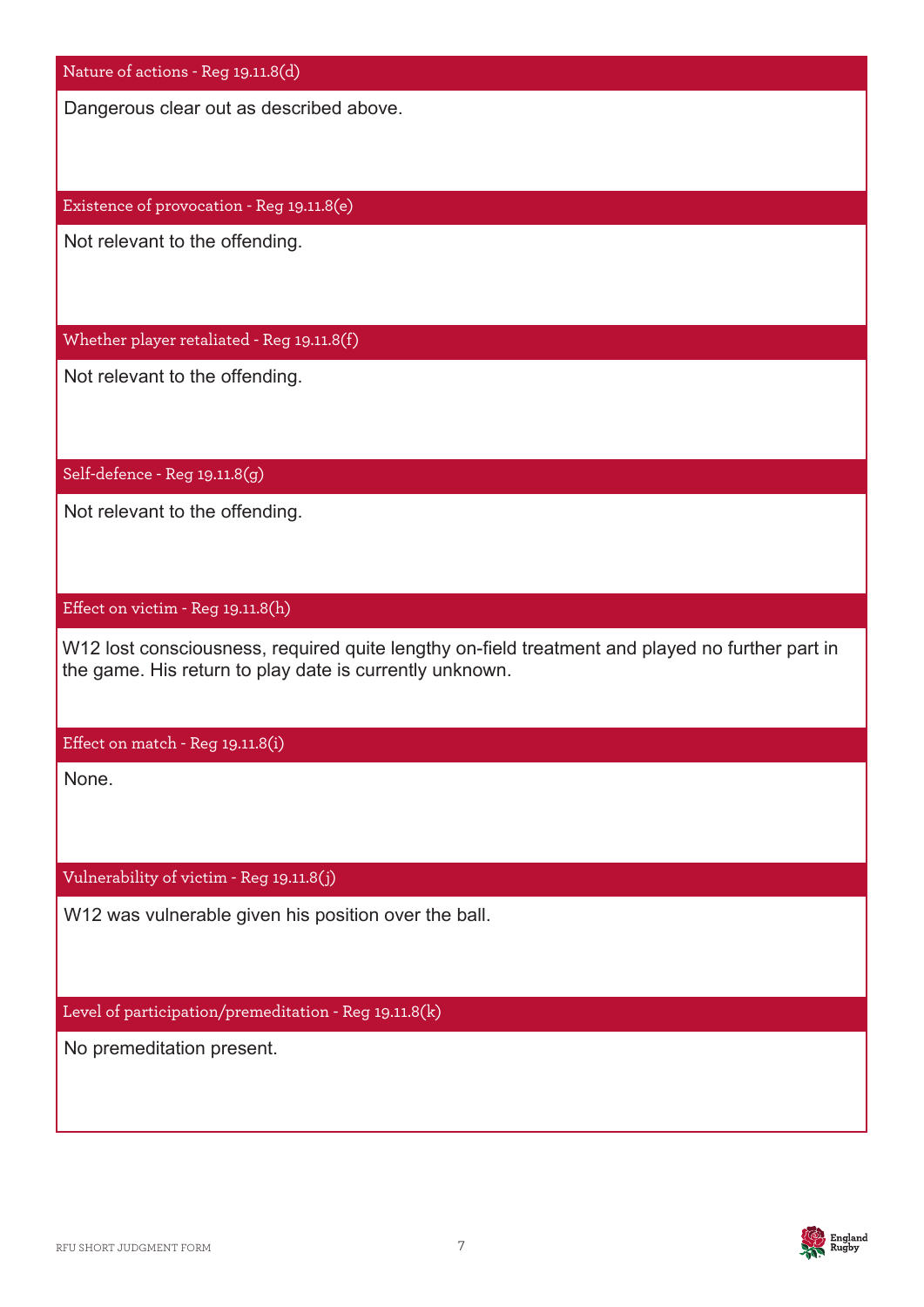| Conduct completed/attempted - Reg 19.11.8(l)        |
|-----------------------------------------------------|
| Completed.                                          |
|                                                     |
|                                                     |
| Other features of player's conduct - Reg 19.11.8(m) |
| None.                                               |
|                                                     |
|                                                     |

# **Assessment of Seriousness Continued** Entry point Low-end Weeks Mid-range Weeks Top-end\* Weeks  $\Delta$ ✔

\*If Top End, the JO or Panel should identify, if apropriate, an entry point between the Top End and the maximum sanction and provide the reasons for selecting this entry point, below. In making this assessment, the JO/committee should be consider RFU Regulation 19

# **Reasons for selecting entry point:**

The Panel gave close attention to the possible need to assess the offending as being at the Top Plea End of the scale of seriousness. Absent the injury to W12, there was no other factor that pointed to the need for a Top End entry point and, on balance, the Panel agreed with the RFU's position that the Player's conduct had not been grossly negligent and so did not warrant a Top End finding.

#### **Additional Relevant Off-Field Aggravating Factors - Reg 19.11.10**

Player's status as an offender of the laws of the game - Reg 19.11.10 (a)

This is the Player's fourth disciplinary finding, the most recent of which having been recorded in February 2021. His first offence arose from three yellow cards and, on balance, the Panel concluded that no uplift was required at the present time. The Player however should be aware that a further offence may see a future panel conclude that this provision has been engaged.

Need for deterrent to combat a pattern of offending - Reg 19.11.10(b)

None.

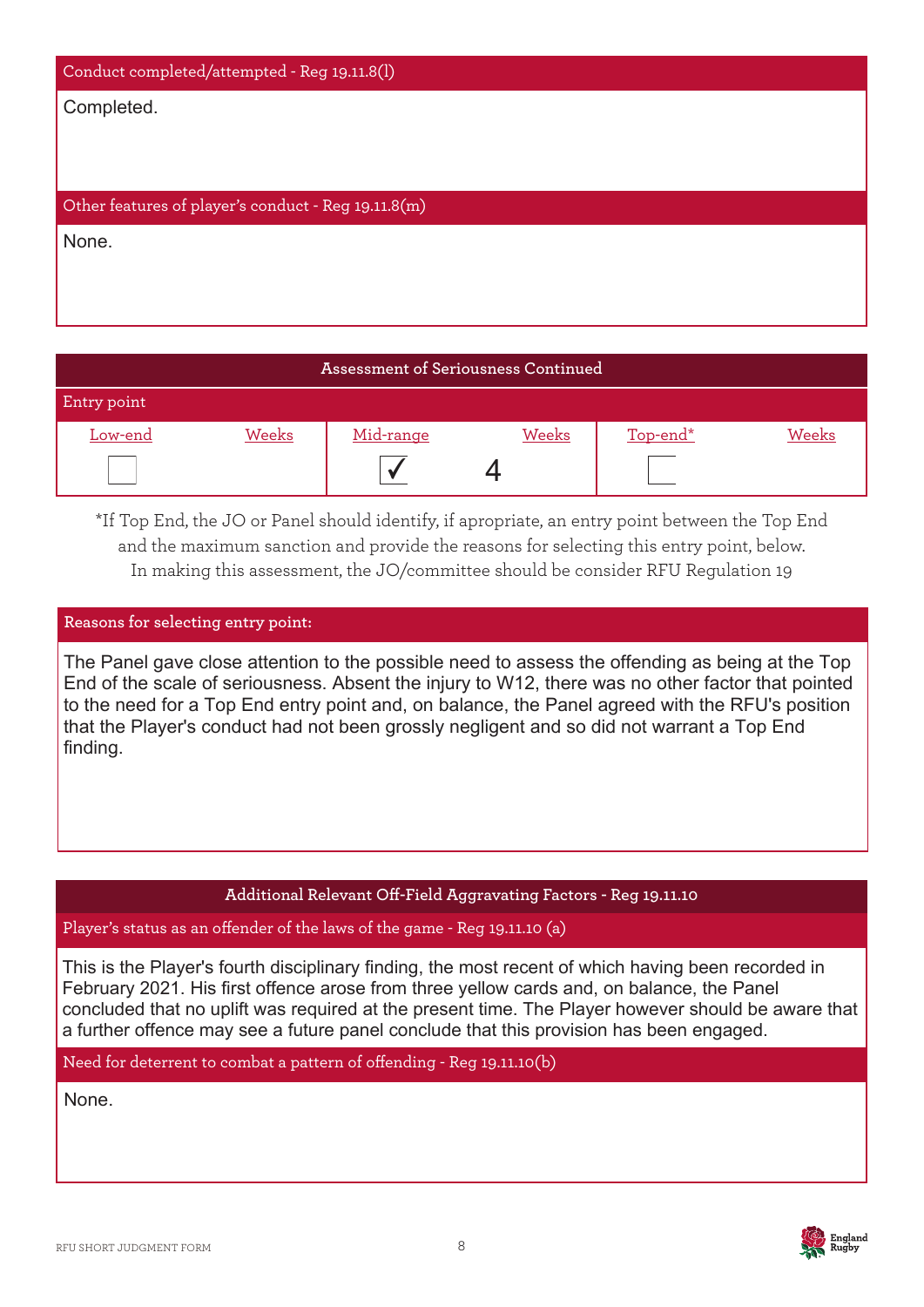None

Number of additional weeks: 0

| Relevant Off-Field Mitgating Factors                                                                                  |                                                                   |  |  |  |  |
|-----------------------------------------------------------------------------------------------------------------------|-------------------------------------------------------------------|--|--|--|--|
| Acknowledgement of guilt and timing -<br>Reg 19.11.11(a)                                                              | Player's disciplinary record/good character -<br>Reg 19.11.11(b)  |  |  |  |  |
| Whilst not a frivolous defence, the Player<br>contested the charge.                                                   | As above the Player has previous offences<br>recorded against him |  |  |  |  |
| Youth and inexperience of player - Reg 19.11.11(c)                                                                    | Conduct prior to and at hearing - Reg 19.11.11(d)                 |  |  |  |  |
| Not relevant.                                                                                                         | Befitting a player of his standing.                               |  |  |  |  |
| Remorse and timing of Remorse - Reg 19.11.11(e)                                                                       | Other off-field mitigation - Reg 19.11.11(f)                      |  |  |  |  |
| Whilst the Player stated that he had spoken to<br>W12 after the game, no remorse was<br>expressed during the hearing. | None.                                                             |  |  |  |  |

Number of weeks deducted: 0

**Summary of reason for number of weeks deducted:**

On behalf of the Player it was submitted that his good character, as evidenced by letters received from the Bath Rugby CEO and Director of Rugby should result in his receiving mitigation credit pursuant to RFU Regulation 19.11.11 (b). In the view of the Panel, what would have been a 25% discount from the entry point was not merited on the basis of good character alone.

The Panel however acceded to the submission that one week of the suspension imposed should be replaced by the Player's attendance at a World Rugby compliant Coaching Intervention Programme. (CIP)